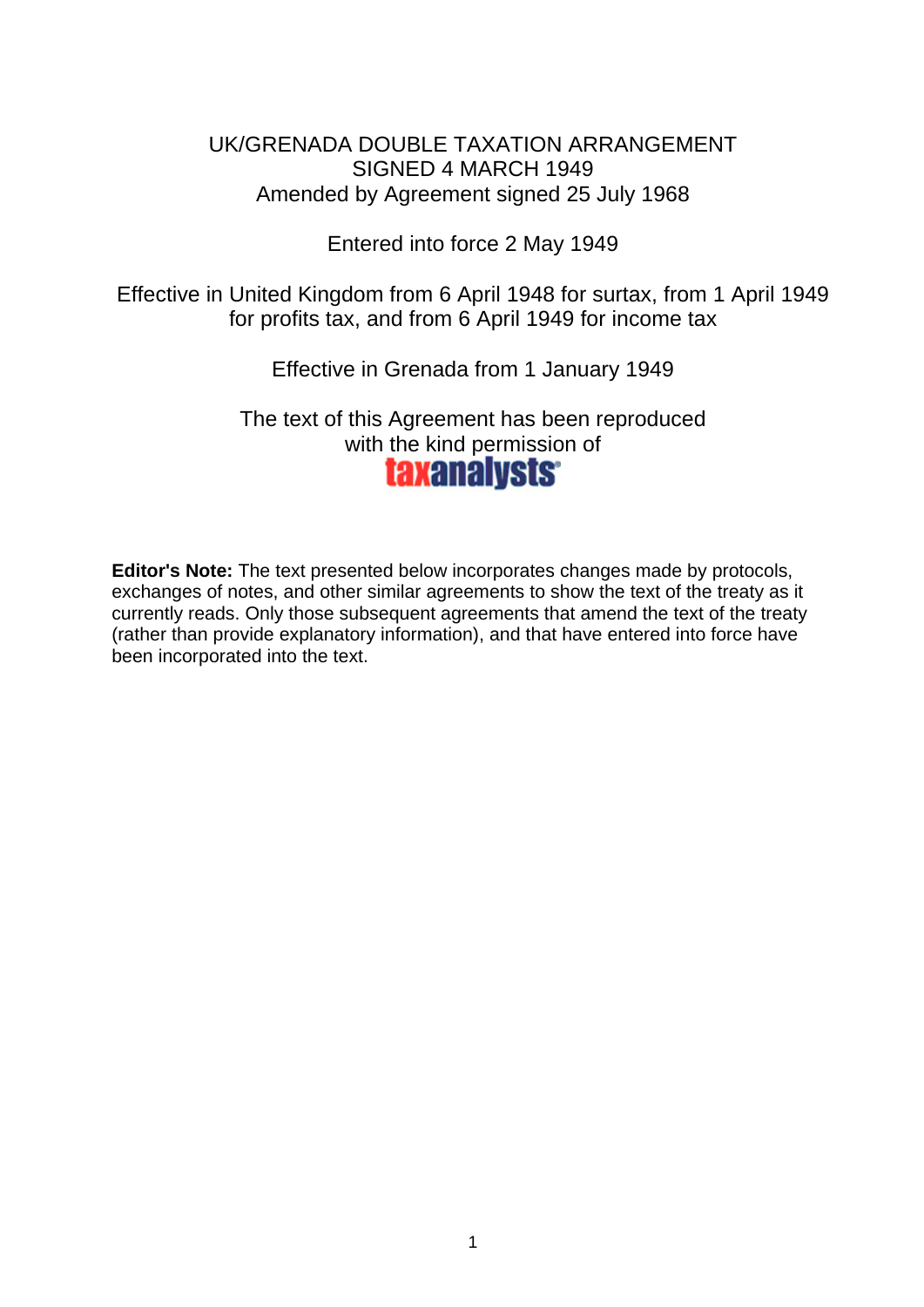# **CONTENTS**

|              | Page No        |
|--------------|----------------|
| Paragraph 1  | $\overline{4}$ |
| Paragraph 2  | 5              |
| Paragraph 3  | $\overline{7}$ |
| Paragraph 4  | 8              |
| Paragraph 5  | $\mathsf 9$    |
| Paragraph 6  | 10             |
| Paragraph 7  | 11             |
| Paragraph 8  | 12             |
| Paragraph 9  | 13             |
| Paragraph 10 | 14             |
| Paragraph 11 | 15             |
| Paragraph 12 | 16             |
| Paragraph 13 | 17             |
| Paragraph 14 | 19             |
| Paragraph 15 | 20             |
| Paragraph 16 | 21             |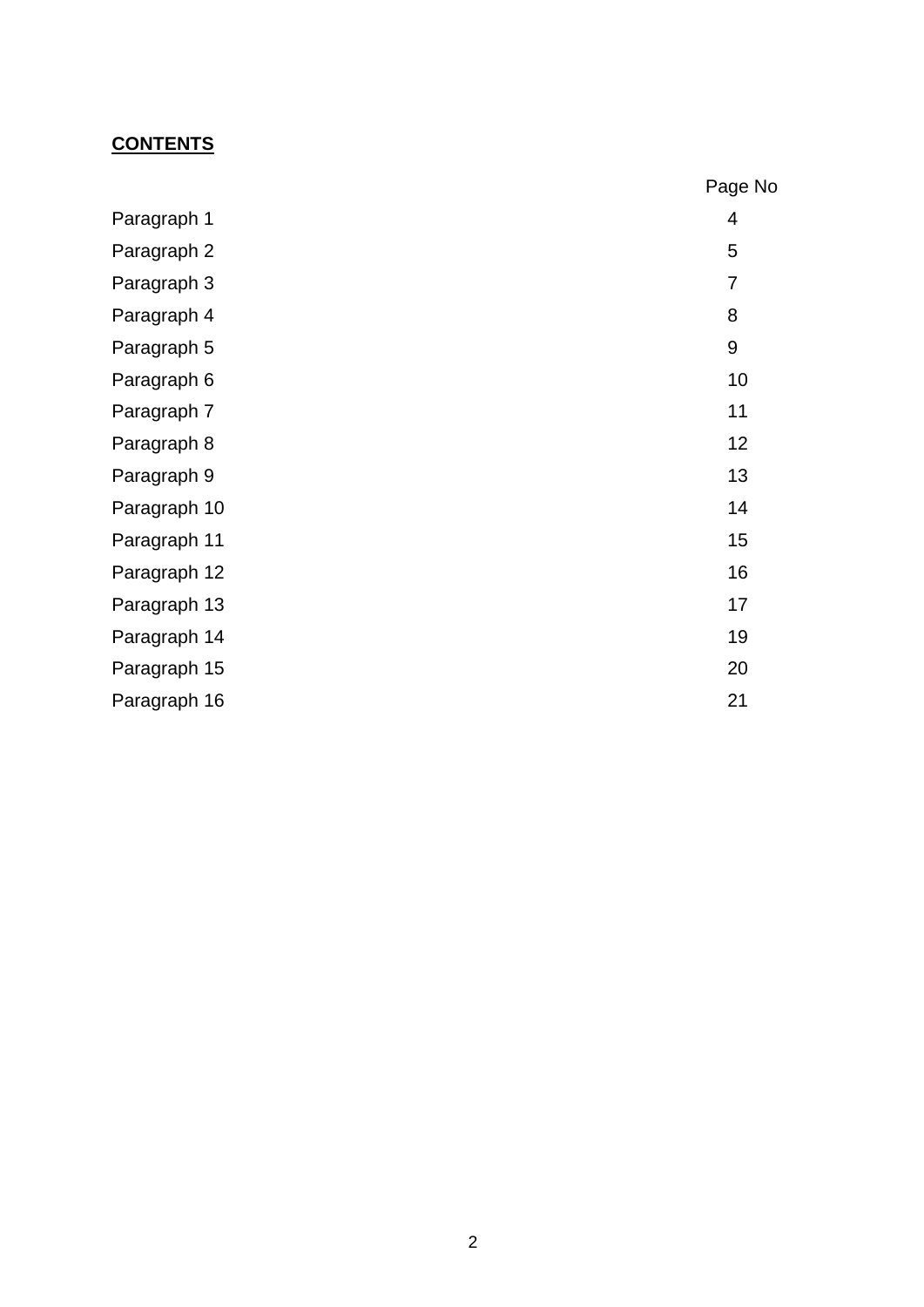#### **ARRANGEMENT FOR THE AVOIDANCE OF DOUBLE TAXATION AND THE PREVENTION OF FISCAL EVASION WITH RESPECT TO TAXES ON INCOME**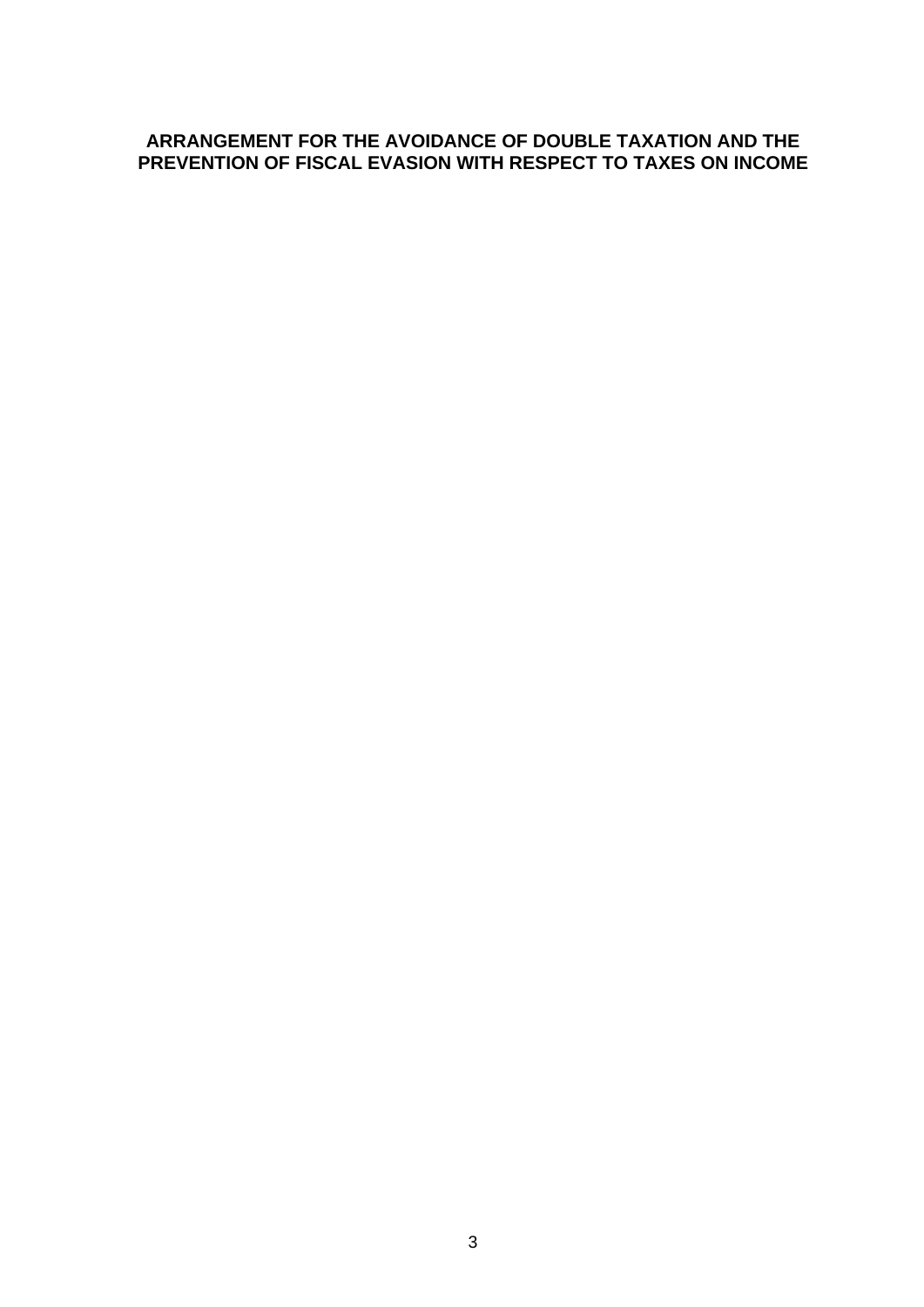(1) The taxes which are the subject of this Arrangement are:

(a) In the United Kingdom:

The income tax (including sur-tax) and the profits tax (hereinafter referred to as "United Kingdom tax").

(b) In Grenada:

The income tax (including sur-tax) (hereinafter referred to as "Grenada tax").

(2) This Arrangement shall also apply to any other taxes of a substantially similar character imposed in the United Kingdom or Grenada after this Arrangement has come into force.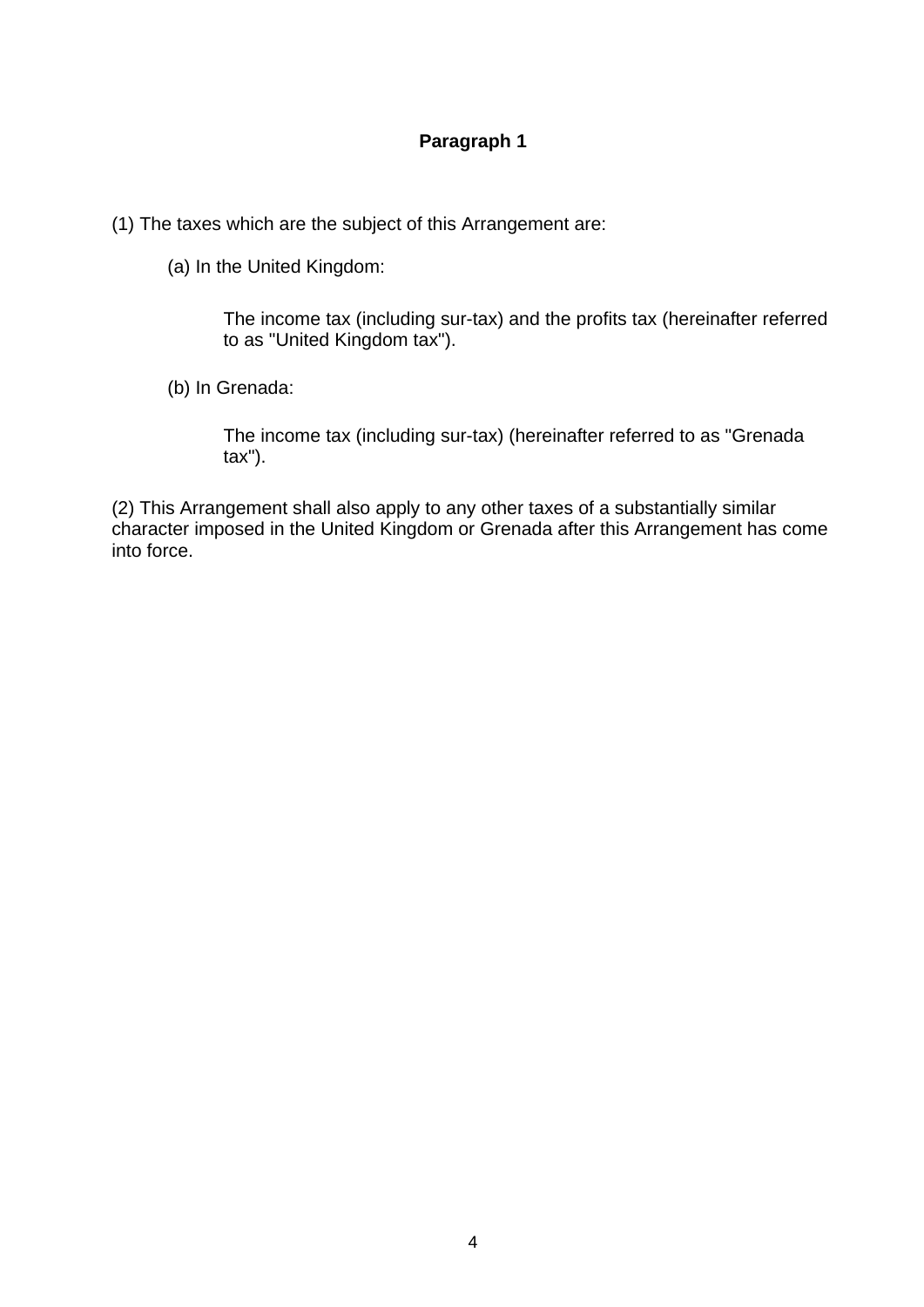(1) In this Arrangement, unless the context otherwise requires:

(a) The term "United Kingdom" means Great Britain and Northern Ireland, excluding the Channel Islands and the Isle of Man.

(b) [Deleted].

(c) The terms "one of the territories" and "the other territory" mean the United Kingdom or Grenada, as the context requires.

(d) The term "tax" means United Kingdom tax or Grenada tax, as the context requires.

(e) The term "person" includes any body of persons, corporate or not corporate.

(f) The term "company" includes any body corporate.

(g) The terms "resident of the United Kingdom" and "resident of Grenada" mean respectively any person who is resident in the United Kingdom for the purposes of United Kingdom tax and not resident in Grenada for the purposes of Grenada tax and any person who is resident in Grenada for the purposes of Grenada tax and not resident in the United Kingdom for the purposes of United Kingdom tax; and a company shall be regarded as resident in the United Kingdom if its business is managed and controlled in the United Kingdom and as resident in Grenada if its business is managed and controlled in Grenada.

(h) The terms "resident of one of the territories" and "resident of the other territory" mean a person who is a resident of the United Kingdom or a person who is a resident of Grenada, as the context requires.

(i) The terms "United Kingdom enterprise" and "Grenada enterprise" mean respectively an industrial or commercial enterprise or undertaking carried on by a resident of the United Kingdom and an industrial or commercial enterprise or undertaking carried on by a resident of Grenada; and the terms "enterprise of one of the territories" and "enterprise of the other territory" mean a United Kingdom enterprise or a Grenada enterprise, as the context requires.

(j) The term "industrial or commercial profits" includes rentals in respect of cinematograph films.

(k) The term "permanent establishment", when used with respect to an enterprise of one of the territories, means a branch, management or other fixed place of business, but does not include an agency unless the agent has, and habitually exercises, a general authority to negotiate and conclude contracts on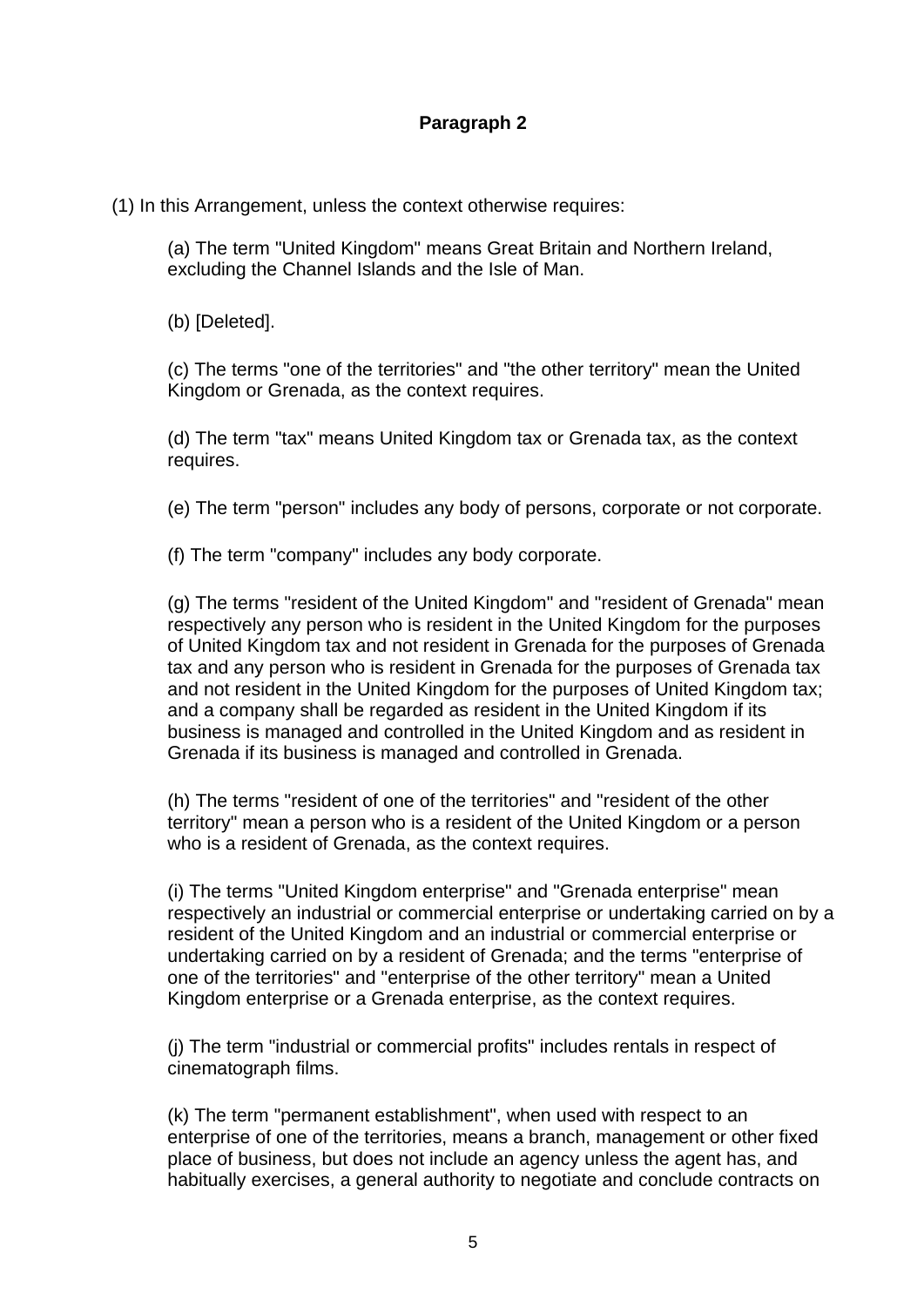behalf of such enterprise or has a stock of merchandise from which he regularly fills orders on its behalf.

An enterprise of one of the territories shall not be deemed to have a permanent establishment in the other territory merely because it carries on business dealings in that other territory through a bona fide broker or general commission agent acting in the ordinary course of his business as such.

The fact that an enterprise of one of the territories maintains in the other territory a fixed place of business exclusively for the purchase of goods or merchandise shall not of itself constitute that fixed place of business a permanent establishment of the enterprise.

The fact that a company which is a resident of one of the territories has a subsidiary company which is a resident of the other territory or which is engaged in trade or business in that other territory (whether through a permanent establishment or otherwise) shall not of itself constitute that subsidiary company a permanent establishment of its parent company.

(2) Where under this Arrangement any income is exempt from tax in one of the territories if (with or without other conditions) it is subject to tax in the other territory, and that income is subject to tax in that other territory by reference to the amount thereof which is remitted to or received in that other territory, the exemption to be allowed under this Arrangement in the first-mentioned territory shall apply only to the amount so remitted or received.

(3) In the application of the provisions of this Arrangement by the United Kingdom or Grenada, any term not otherwise defined shall, unless the context otherwise requires, have the meaning which it has under the laws of the United Kingdom, or, as the case may be, Grenada, relating to the taxes which are the subject of this Arrangement.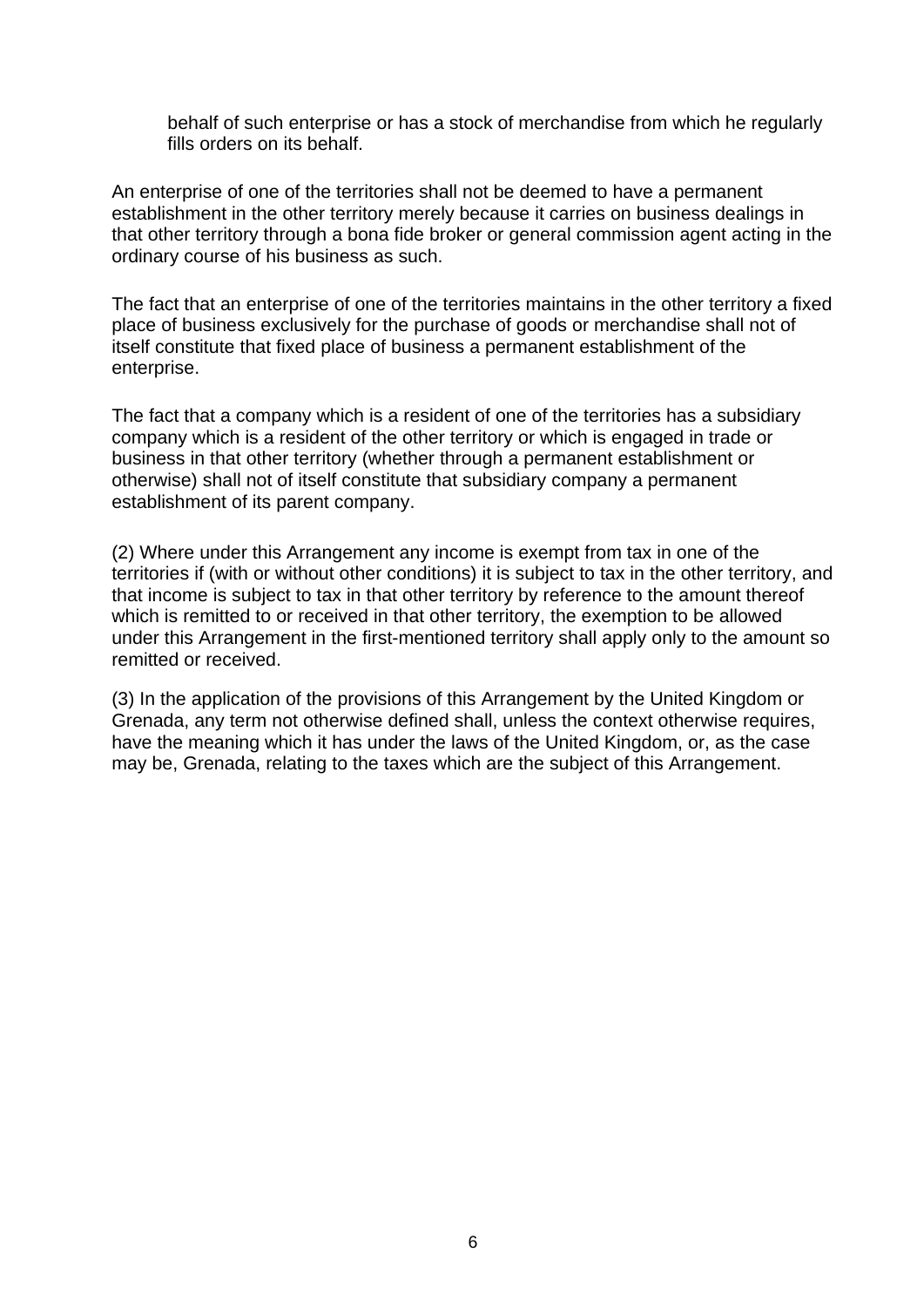(1) The industrial or commercial profits of a United Kingdom enterprise shall not be subject to Grenada tax unless the enterprise is engaged in trade or business in Grenada through a permanent establishment situated therein. If it is so engaged, tax may be imposed on those profits by Grenada but only on so much of them as is attributable to that permanent establishment.

(2) The industrial or commercial profits of a Grenada enterprise shall not be subject to United Kingdom tax unless the enterprise is engaged in trade or business in the United Kingdom through a permanent establishment situated therein. If it is so engaged, tax may be imposed on those profits by the United Kingdom, but only on so much of them as is attributable to that permanent establishment.

(3) Where an enterprise of one of the territories is engaged in trade or business in the other territory through a permanent establishment situated therein, there shall be attributed to that permanent establishment the industrial or commercial profits which it might be expected to derive from its activities in that other territory if it were an independent enterprise engaged in the same or similar activities under the same or similar conditions and dealing at arm's length with the enterprise of which it is a permanent establishment.

(4) No portion of any profits arising from the sale of goods or merchandise by an enterprise of one of the territories shall be attributed to a permanent establishment situated in the other territory by reason of the mere purchase of the goods or merchandise within that other territory.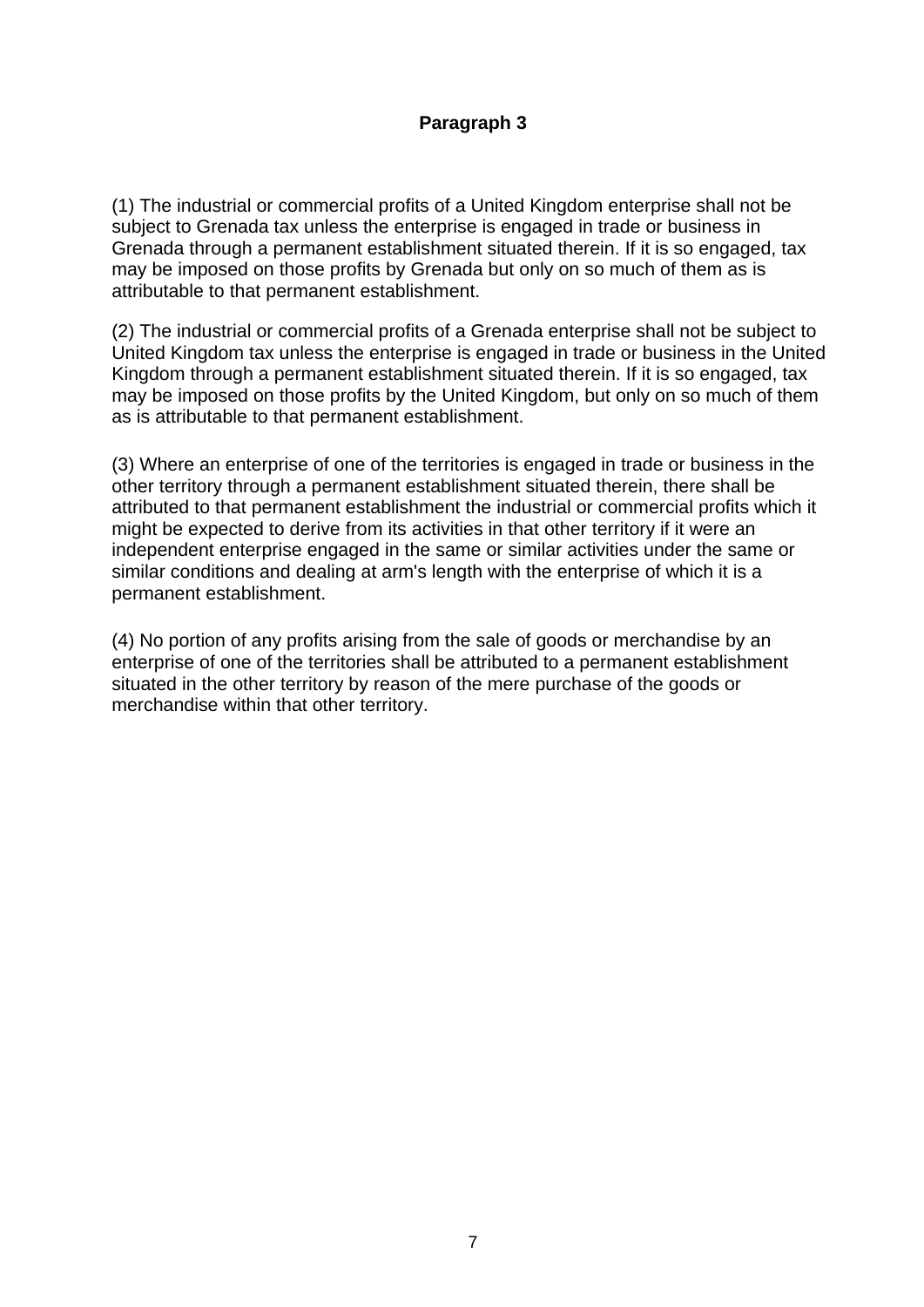#### Where:

(a) An enterprise of one of the territories participates directly or indirectly in the management, control or capital of an enterprise of the other territory, or

(b) The same persons participate directly or indirectly in the management, control or capital of an enterprise of one of the territories and an enterprise of the other territory, and

(c) In either case conditions are made or imposed between the two enterprises, in their commercial or financial relations, which differ from those which would be made between independent enterprises,

Then any profits which would but for those conditions have accrued to one of the enterprises but by reason of those conditions have not so accrued may be included in the profits of that enterprise and taxed accordingly.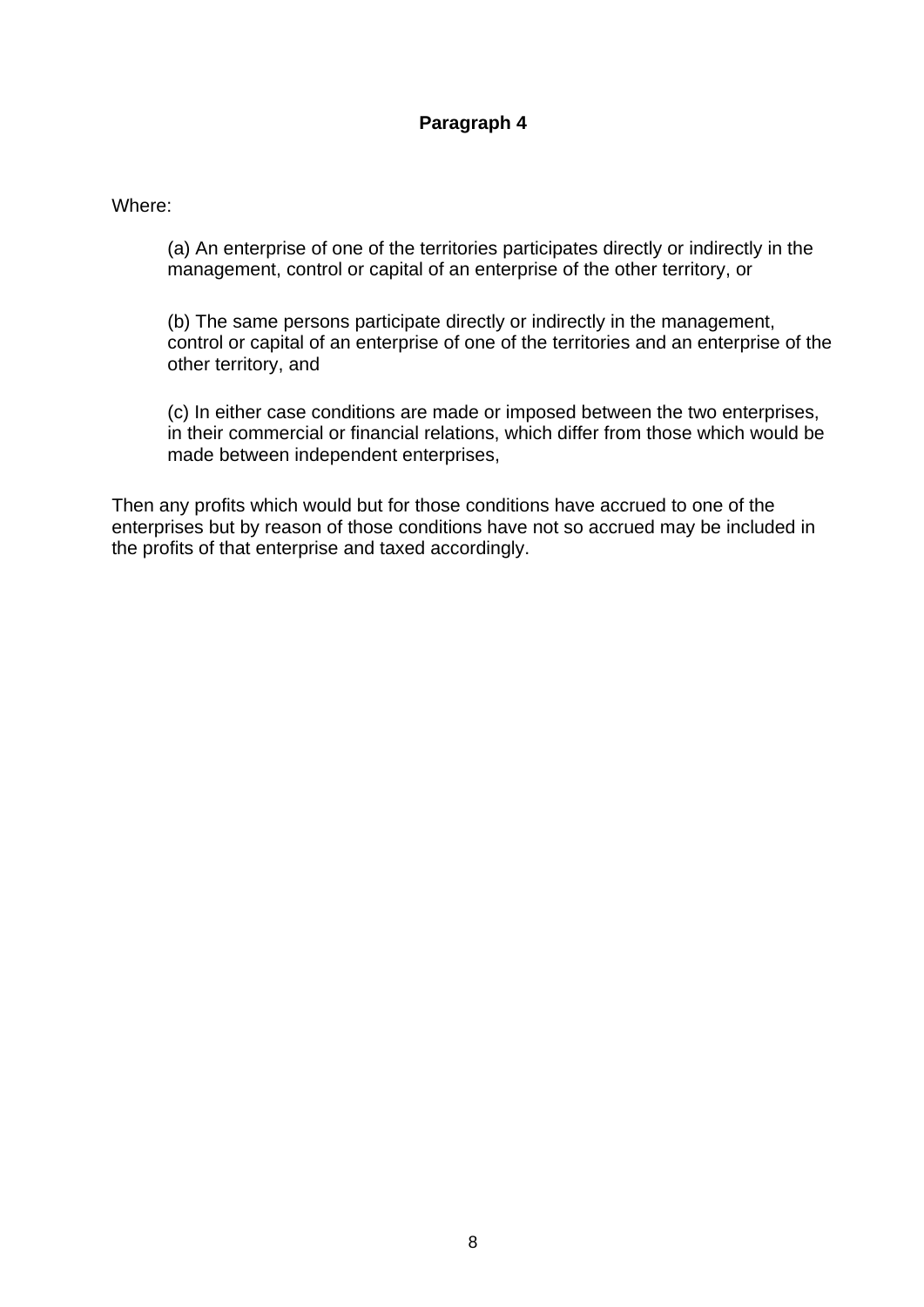5. Notwithstanding the provisions of paragraphs 3 and 4, profits which a resident of one of the territories derives from operating ships or aircraft shall be exempt from tax in the other territory.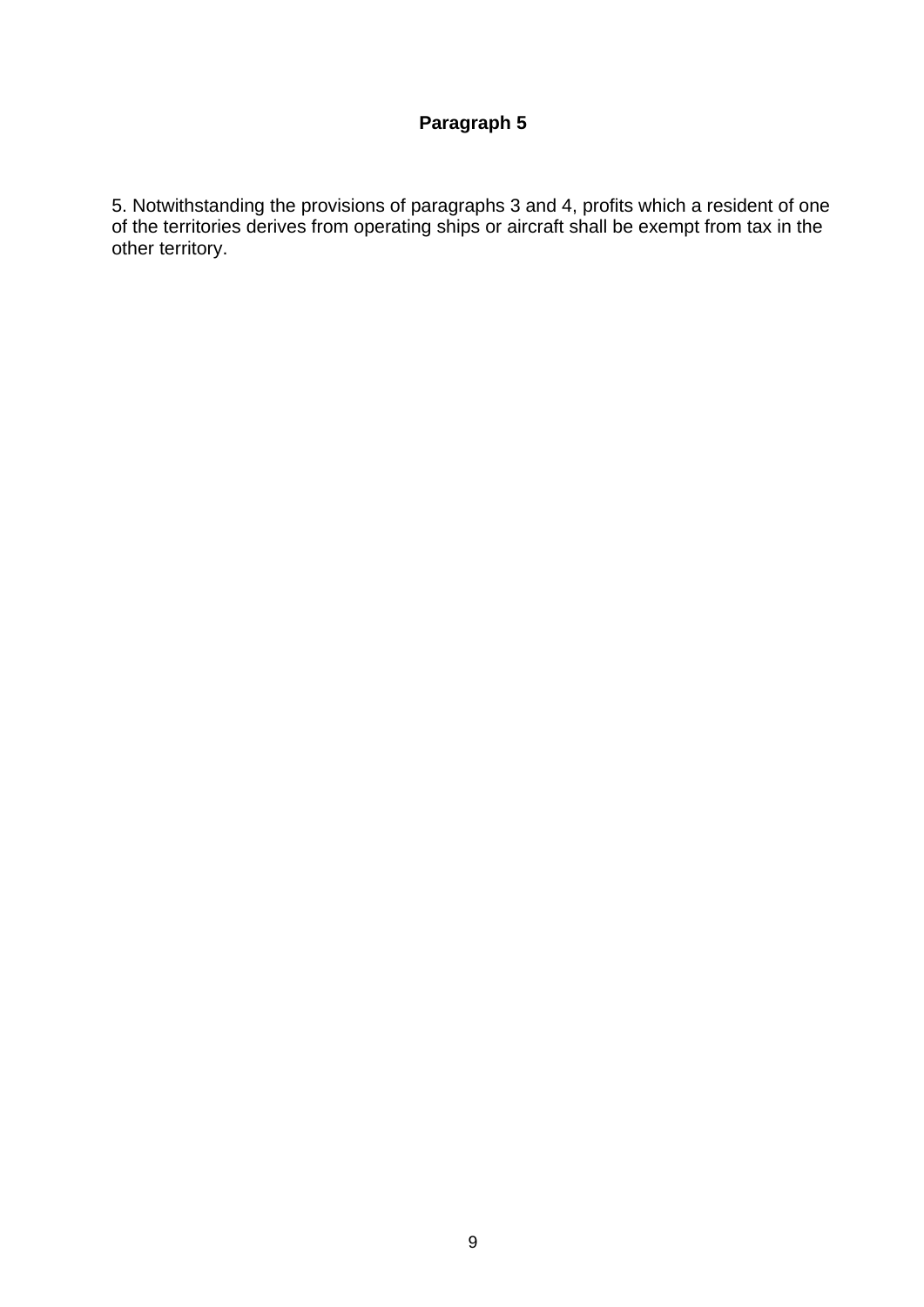(1) Dividends paid by a company resident in one of the territories to a resident of the other territory who is subject to tax in that other territory in respect thereof and not engaged in trade or business in the first-mentioned territory through a permanent establishment situated therein, shall be exempt from any tax in that first-mentioned territory which is chargeable on dividends in addition to the tax chargeable in respect of the profits or income of the company.

(2) Where a company which is a resident of one of the territories derives profits or income from sources within the other territory, the Government of that other territory shall not impose any form of taxation on dividends paid by the company to persons not resident in that other territory, or any tax in the nature of an undistributed profits tax on undistributed profits of the company, by reason of the fact that those dividends or undistributed profits represent, in whole or in part, profits or income so derived.

(3) If the recipient of a dividend is a company which owns 10 per cent. or more of the class of shares in respect of which the dividend is paid then sub-paragraph (1) shall not apply to the dividend to the extent that it can have been paid only out of profits which the company paying the dividend earned or other income which it received in a period ending twelve months or more before the relevant date. For the purposes of this subparagraph the term "relevant date" means the date on which the beneficial owner of the dividend became the owner of 10 per cent. or more of the class of shares in question. Provided that this sub-paragraph shall not apply if the beneficial owner of the dividend shows that the shares were acquired for bona fide commercial reasons and not primarily for the purpose of securing the benefit of this paragraph.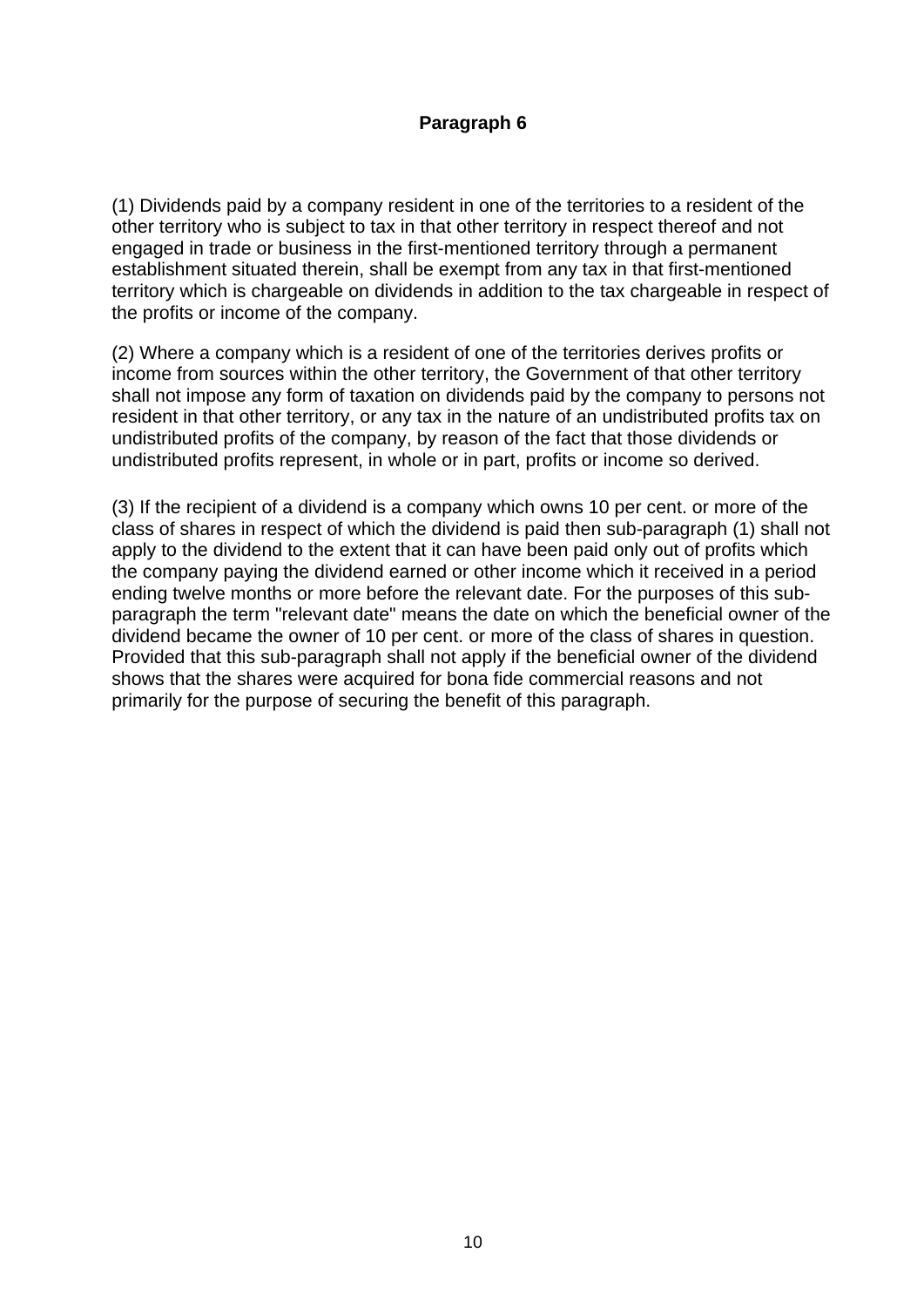(1) Any royalty derived from sources within one of the territories by a resident of the other territory who is subject to tax in that other territory in respect thereof and is not engaged in trade or business in the first-mentioned territory through a permanent establishment situated therein, shall be exempt from tax in that first-mentioned territory; but no exemption shall be allowed under this paragraph in respect of so much of any royalty as exceeds an amount which represents a fair and reasonable consideration for the rights for which the royalty is paid.

(2) In this paragraph the term "royalty" means any royalty or other amount paid as consideration for the use of, or for the privilege of using, any copyright, patent, design, secret process or formula, trade-mark, or other like property, but does not include a royalty or other amount paid in respect of the operation of a mine or quarry or of other extraction of natural resources.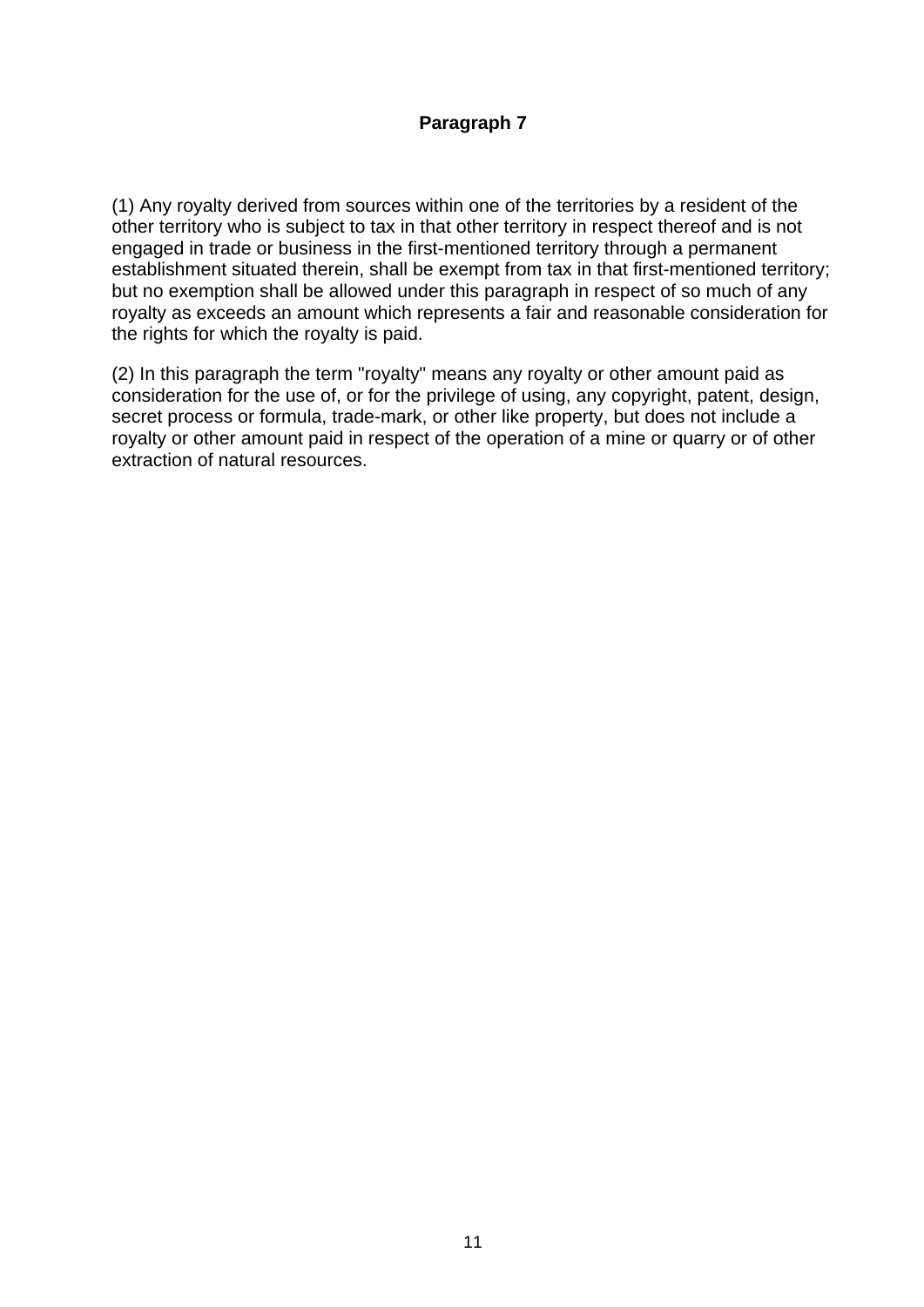(1) Remuneration, including pensions, paid by the Government of one of the territories to any individual for services rendered to that Government in the discharge of governmental functions shall be exempt from tax in the other territory if the individual is not ordinarily resident in that other territory or (where the remuneration is not a pension) is ordinarily resident in that other territory solely for the purpose of rendering those services.

(2) The provisions of this paragraph shall not apply to payments in respect of services rendered in connection with any trade or business carried on by either of the Governments for purposes of profit.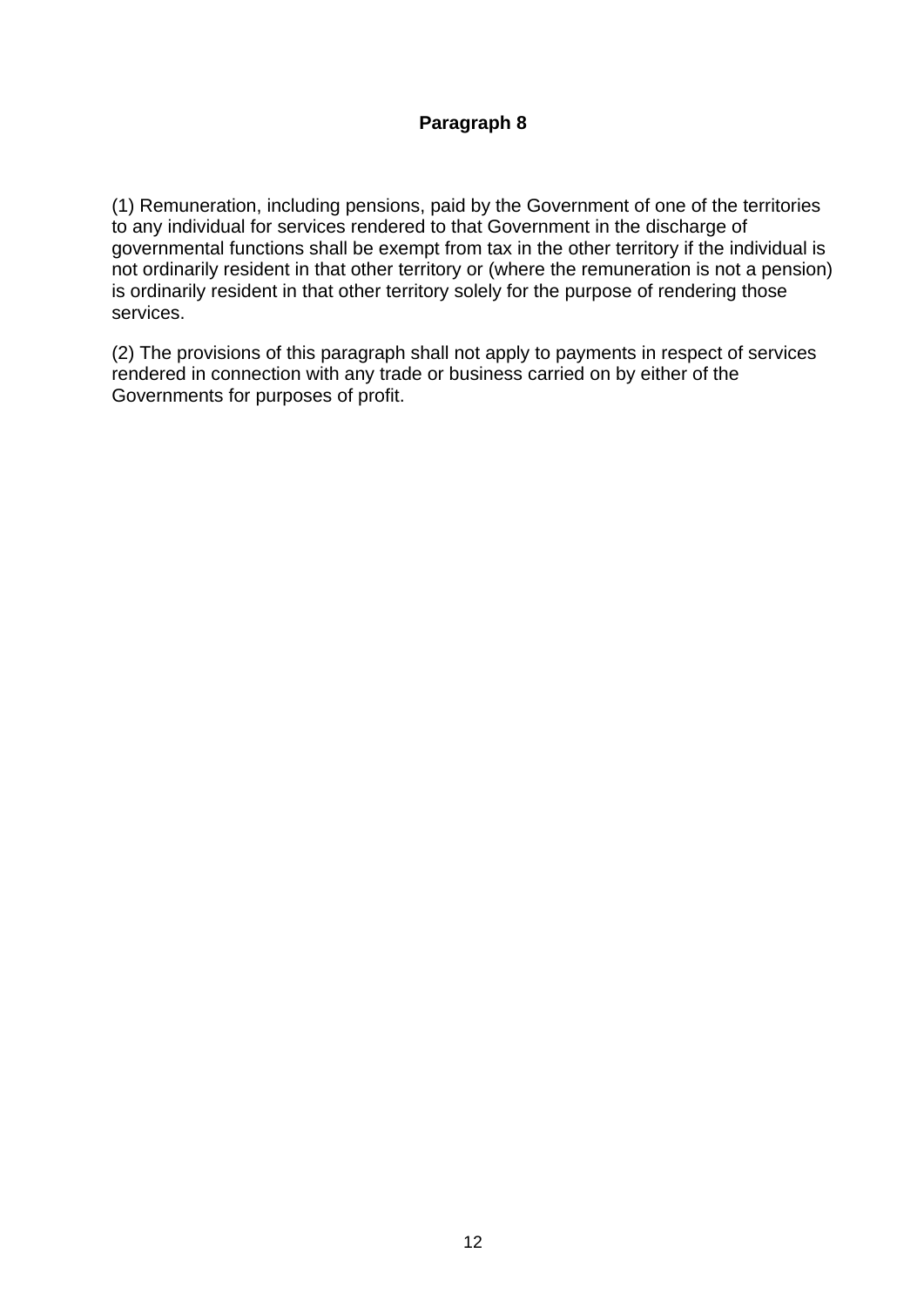(1) An individual who is a resident of the United Kingdom shall be exempt from Grenada tax on profits or remuneration in respect of personal (including professional) services performed within Grenada in any year of assessment if:

(a) He is present within Grenada for a period or periods not exceeding in the aggregate 183 days during that year, and

(b) The services are performed for or on behalf of a person resident in the United Kingdom, and

(c) The profits or remuneration are subject to United Kingdom tax.

(2) An individual who is a resident of Grenada shall be exempt from United Kingdom tax on profits or remuneration in respect of personal (including professional) services performed within the United Kingdom in any year of assessment if:

(a) He is present within the United Kingdom for a period or periods not exceeding in the aggregate 183 days during that year, and

(b) The services are performed for or on behalf of a person resident in Grenada, and

(c) The profits or remuneration are subject to Grenada tax.

(3) The provisions of this paragraph shall not apply to the profits or remuneration of public entertainers such as stage, motion picture or radio artists, musicians and athletes.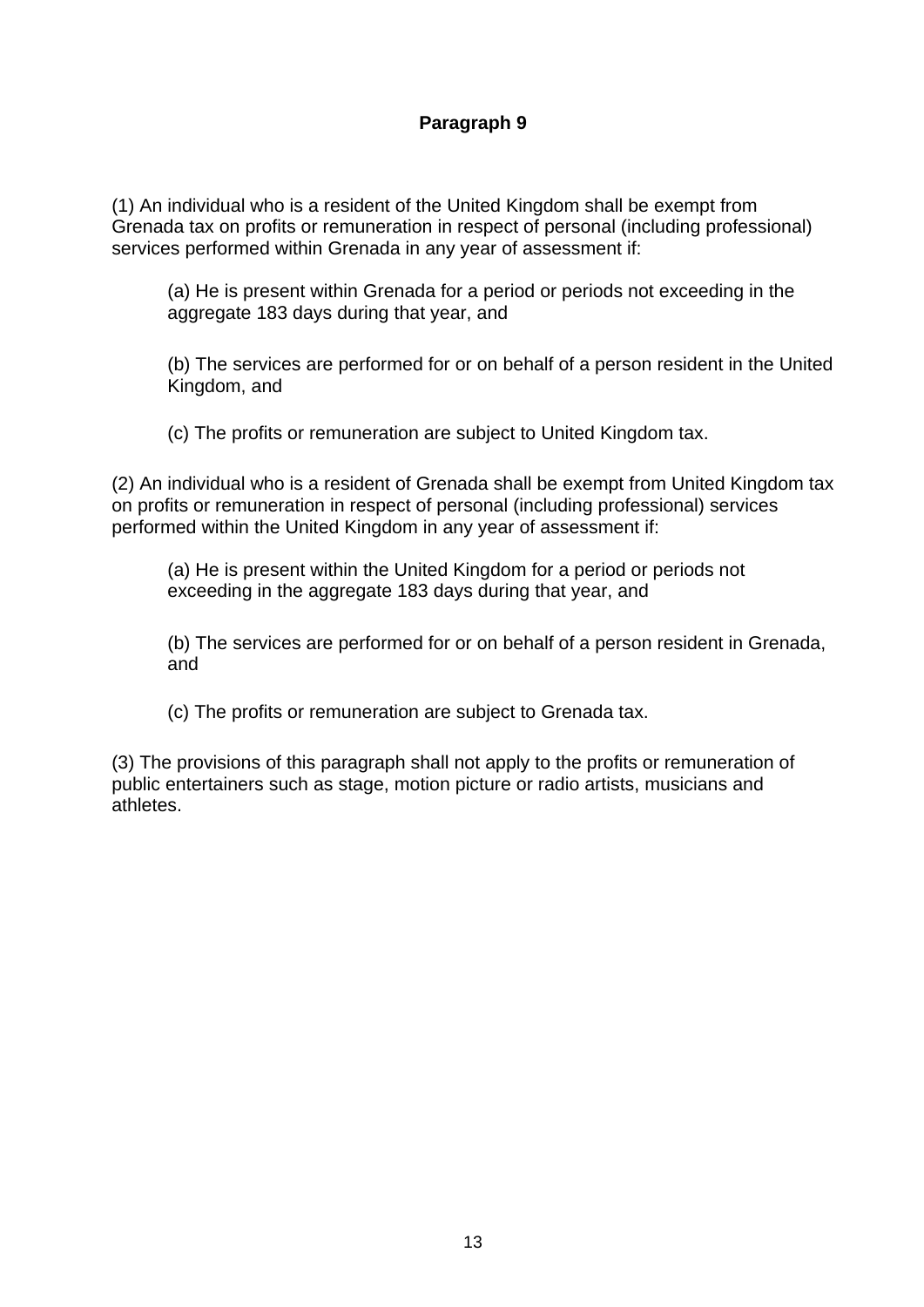(1) Any pension (other than a pension paid by the Government of Grenada for services rendered to it in the discharge of governmental functions) and any annuity, derived from sources within Grenada by an individual who is a resident of the United Kingdom and subject to United Kingdom tax in respect thereof, shall be exempt from Grenada tax.

(2) Any pension (other than a pension paid by the Government of the United Kingdom for services rendered to it in the discharge of governmental functions) and any annuity, derived from sources within the United Kingdom by an individual who is a resident of Grenada and subject to Grenada tax in respect thereof, shall be exempt from United Kingdom tax.

(3) The term "annuity" means a stated sum payable periodically at stated times, during life or during a specified or ascertainable period of time, under an obligation to make the payments in consideration of money paid.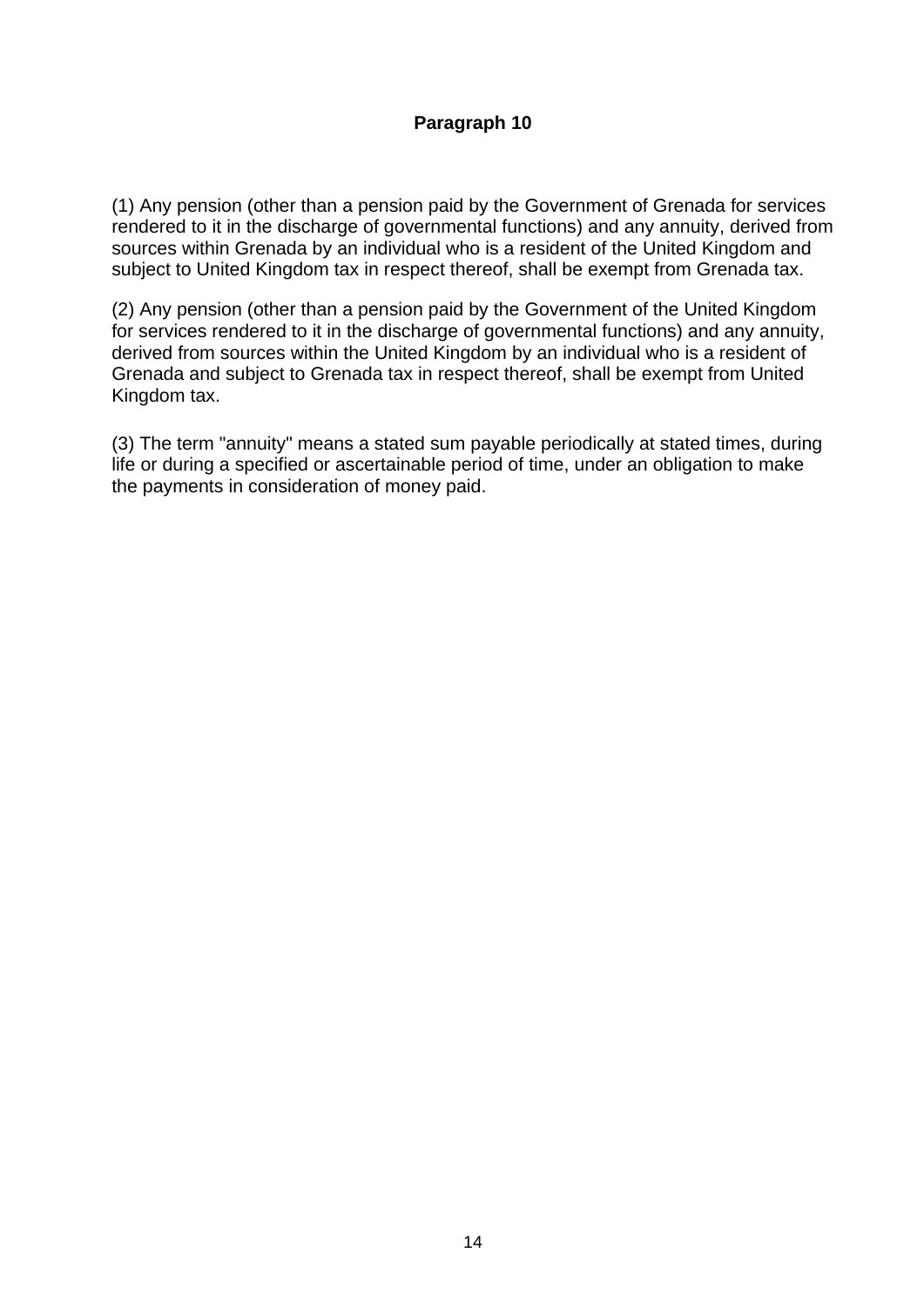The remuneration derived by a professor or teacher who is ordinarily resident in one of the territories, for teaching, during a period of temporary residence not exceeding two years, at a university, college, school or other educational institution in the other territory, shall be exempt from tax in that other territory.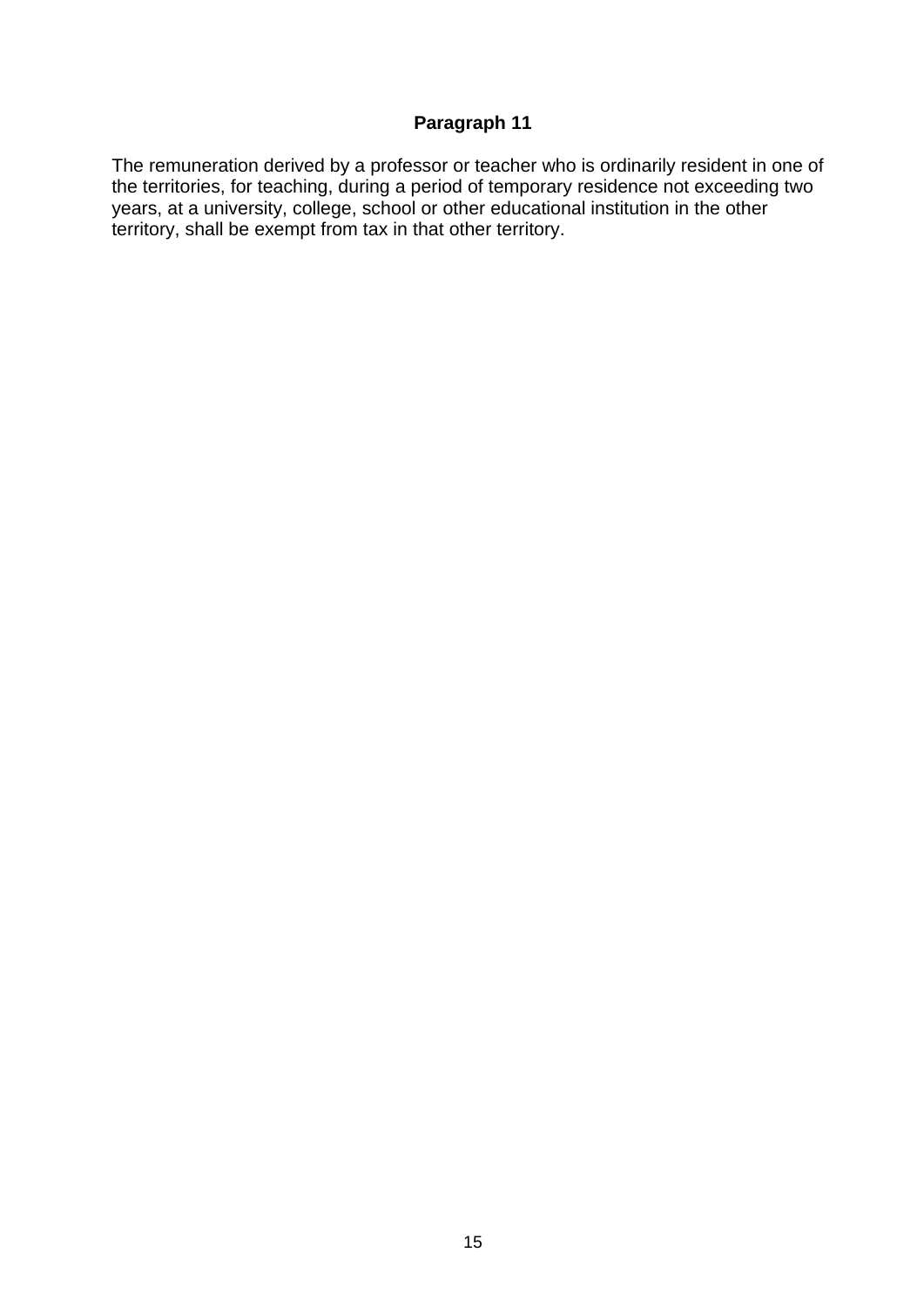A student or business apprentice from one of the territories who is receiving full-time education or training in the other territory shall be exempt from tax in that other territory on payments made to him by persons in the first-mentioned territory for the purposes of his maintenance, education or training.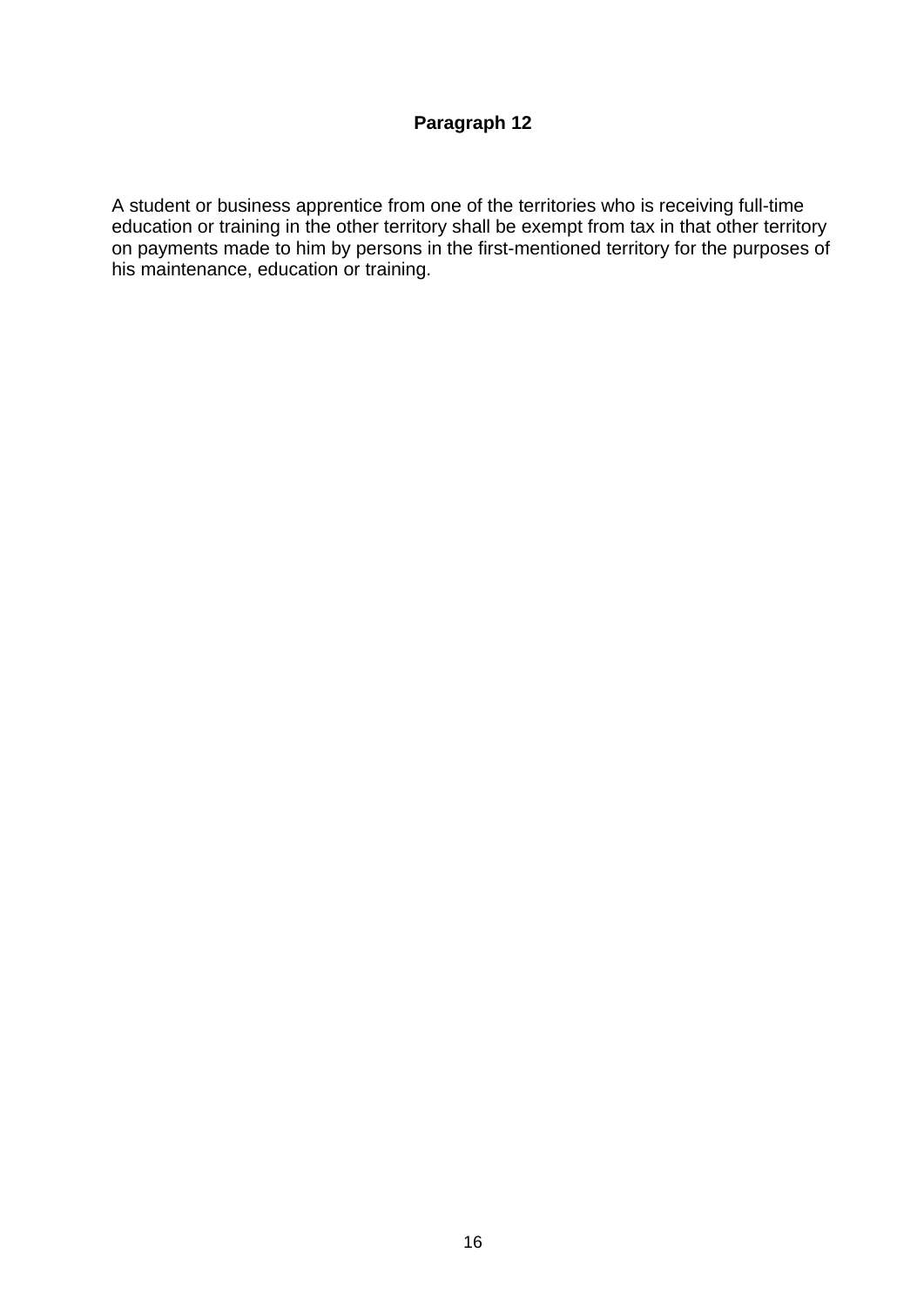(1) Subject to the provisions of the law of the United Kingdom regarding the allowance as a credit against United Kingdom tax of tax payable in a territory outside the United Kingdom (which shall not affect the general principle hereof)--

(a) Grenada tax payable under the laws of Grenada and in accordance with this Arrangement, whether directly or by deduction, on profits or income from sources within Grenada shall be allowed as a credit against any United Kingdom tax computed by reference to the same profits or income by reference to which Grenada tax is computed. Provided that in the case of a dividend the credit shall only take into account such tax in respect thereof as is additional to any tax payable by the company on the profits out of which the dividend is paid and is ultimately borne by the recipient without reference to any tax so payable.

(b) Where a company which is a resident of Grenada pays a dividend to a company resident in the United Kingdom which controls directly or indirectly at least 10 per cent, of the voting power in the first-mentioned company, the credit shall take into account (in addition to any Grenada tax for which credit may be allowed under (a) of this sub-paragraph) the Grenada tax payable by that firstmentioned company in respect of the profits out of which such dividend is paid.

(2) Subject to the provisions of the law of Grenada regarding the allowance as a credit against Grenada tax of tax payable in a territory outside Grenada (which shall not affect the general principle hereof)--

(a) United Kingdom tax payable under the laws of the United Kingdom and in accordance with this Arrangement, whether directly or by deduction, on profits or income from sources within the United Kingdom shall be allowed as a credit against any Grenada tax computed by reference to the same profits or income by reference to which the United Kingdom tax is computed. Provided that in the case of a dividend the credit shall only take into account such tax in respect thereof as is additional to any tax payable by the company on the profits out of which the dividend is paid and is ultimately borne by the recipient without reference to any tax so payable.

(b) Where a company which is a resident of the United Kingdom pays a dividend to a company resident in Grenada which controls directly or indirectly at least 10 per cent, of the voting power in the first-mentioned company, the credit shall take into account (in addition to any United Kingdom tax for which credit may be allowed under (a) of this sub-paragraph) the United Kingdom tax payable by that first-mentioned company in respect of the profits out of which such dividend is paid.

(3) For the purposes of this paragraph profits or remuneration for personal (including professional) services performed in one of the territories shall be deemed to be income from sources within that territory, and the services of an individual whose services are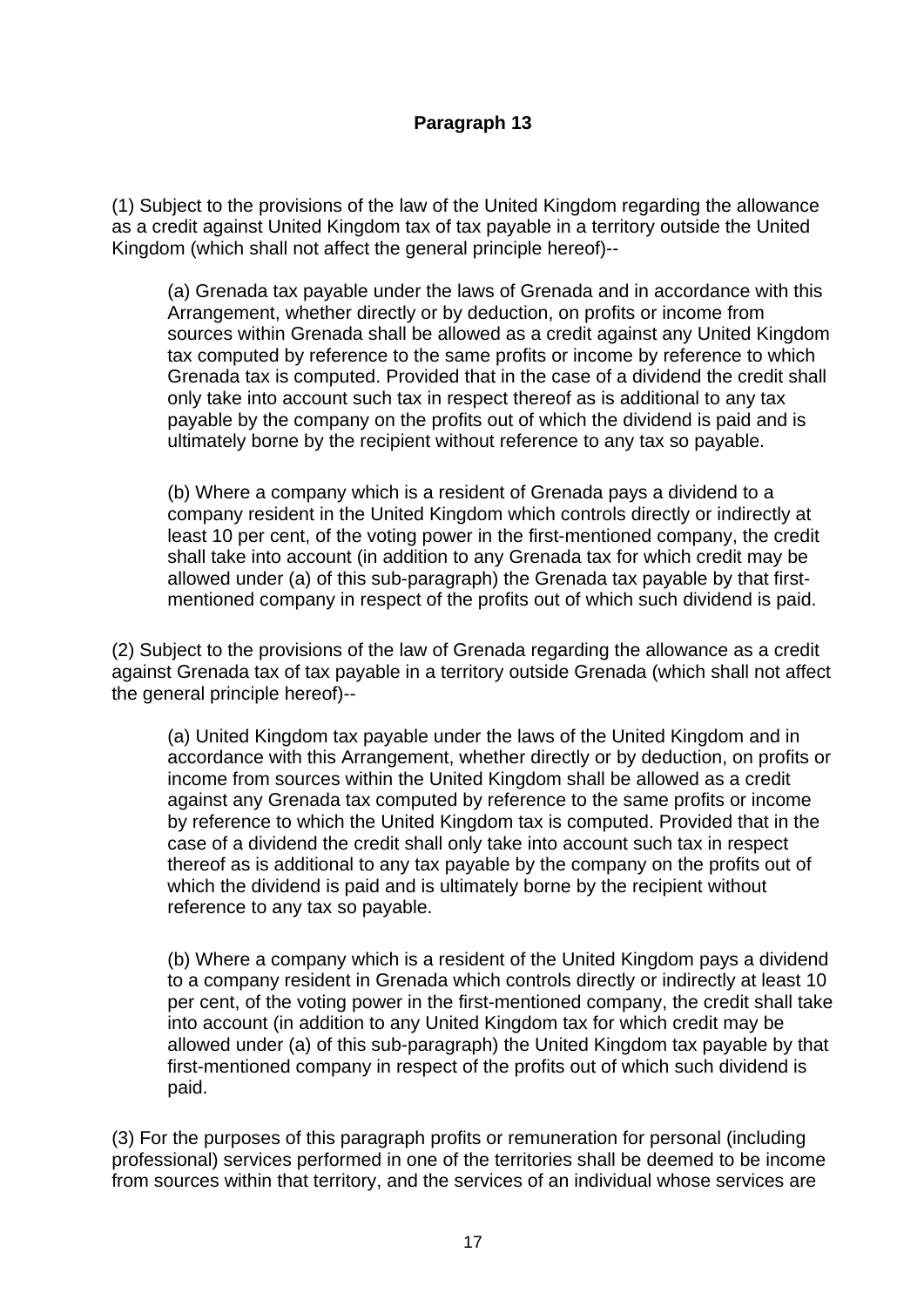wholly or mainly performed in ships or aircraft operated by a resident of one of the territories shall be deemed to be performed in that territory.

(4) Where Grenada income tax is payable for a year for which this Arrangement has effect in respect of any income in respect of which United Kingdom income tax is payable for a year prior to the year beginning on the 6th April, 1949, then:

(a) In the case of a person resident in Grenada, the Grenada income tax shall, for the purposes of sub-paragraph (2) of this paragraph, be deemed to be reduced by the amount of any relief allowable in respect thereof under the provisions of Section 27 of the United Kingdom Finance Act, 1920; and

(b) In the case of a person resident in the United Kingdom, the provisions of Section 46 of the Grenada Income Tax Ordinance, 1923, as amended by the Income Tax (Amendment) Ordinance, 1946, shall apply for the purposes of the allowance of relief from the Grenada tax.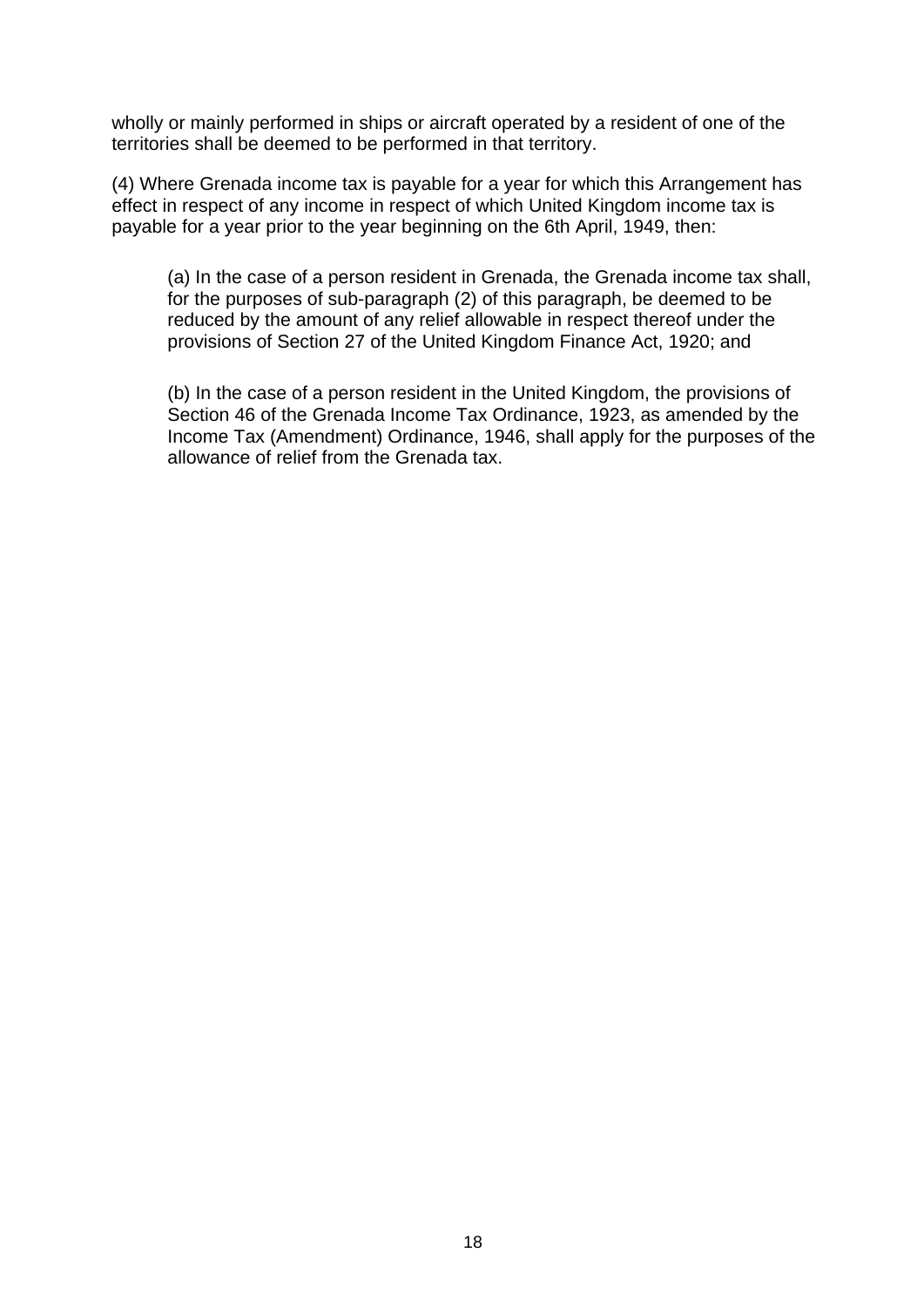(1) The taxation authorities of the United Kingdom and Grenada shall exchange such information (being information available under their respective taxation laws) as is necessary for carrying out the provisions of this Arrangement or for the prevention of fraud or the administration of statutory provisions against legal avoidance in relation to the taxes which are the subject of this Arrangement. Any information so exchanged shall be treated as secret and shall not be disclosed to any persons other than those concerned with the assessment and collection of the taxes which are the subject of this Arrangement. No information shall be exchanged which would disclose any trade secret or trade process.

(2) As used in this paragraph, the term "taxation authorities" means the Commissioners of Inland Revenue or their authorised representative in the case of the United Kingdom and the Commissioner of Income Tax or his authorised representative in the case of Grenada.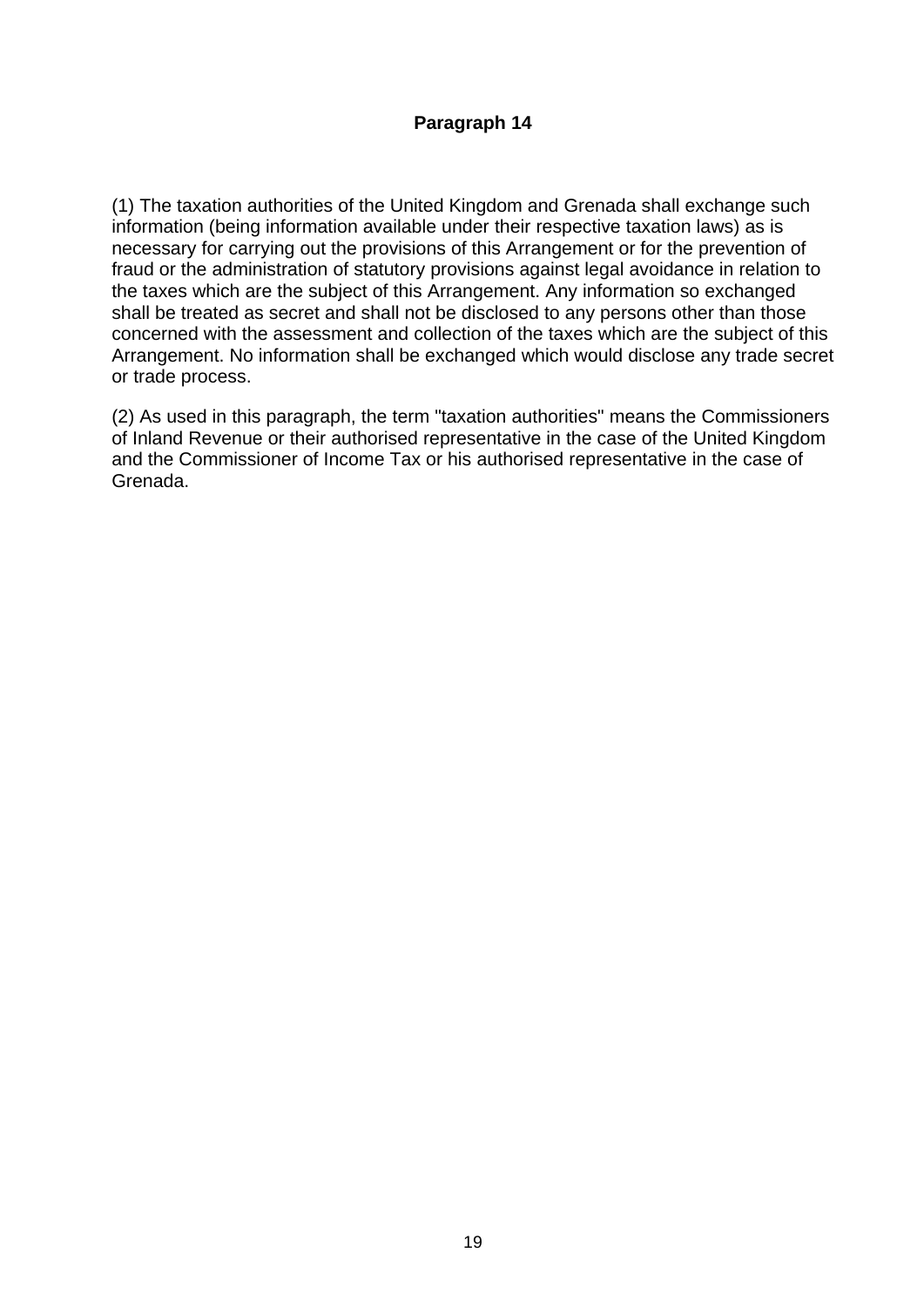This Arrangement shall come into force on the date on which the last of all such things shall have been done in the United Kingdom and Grenada as are necessary to give the Arrangement the force of law in the United Kingdom and Grenada respectively, and shall thereupon have effect:

(a) In the United Kingdom:

As respects income tax, for any year of assessment beginning on or after the 6th April, 1949; as respects sur-tax, for any year of assessment beginning on or after the 6th April, 1948; and as respects profits tax, in respect of the following profits:

(i) Profits arising in any chargeable accounting period beginning on or after the 1st April, 1949;

(ii) Profits attributable to so much of any chargeable accounting period falling partly before and partly after that date as falls after that date;

(iii) Profits not so arising or attributable by reference to which income tax is, or but for the present Arrangement would be, chargeable for any year of assessment beginning on or after the 6th April, 1949;

(b) In Grenada:

As respects income tax for the year of assessment beginning on the first day of January, 1949, and subsequent years.